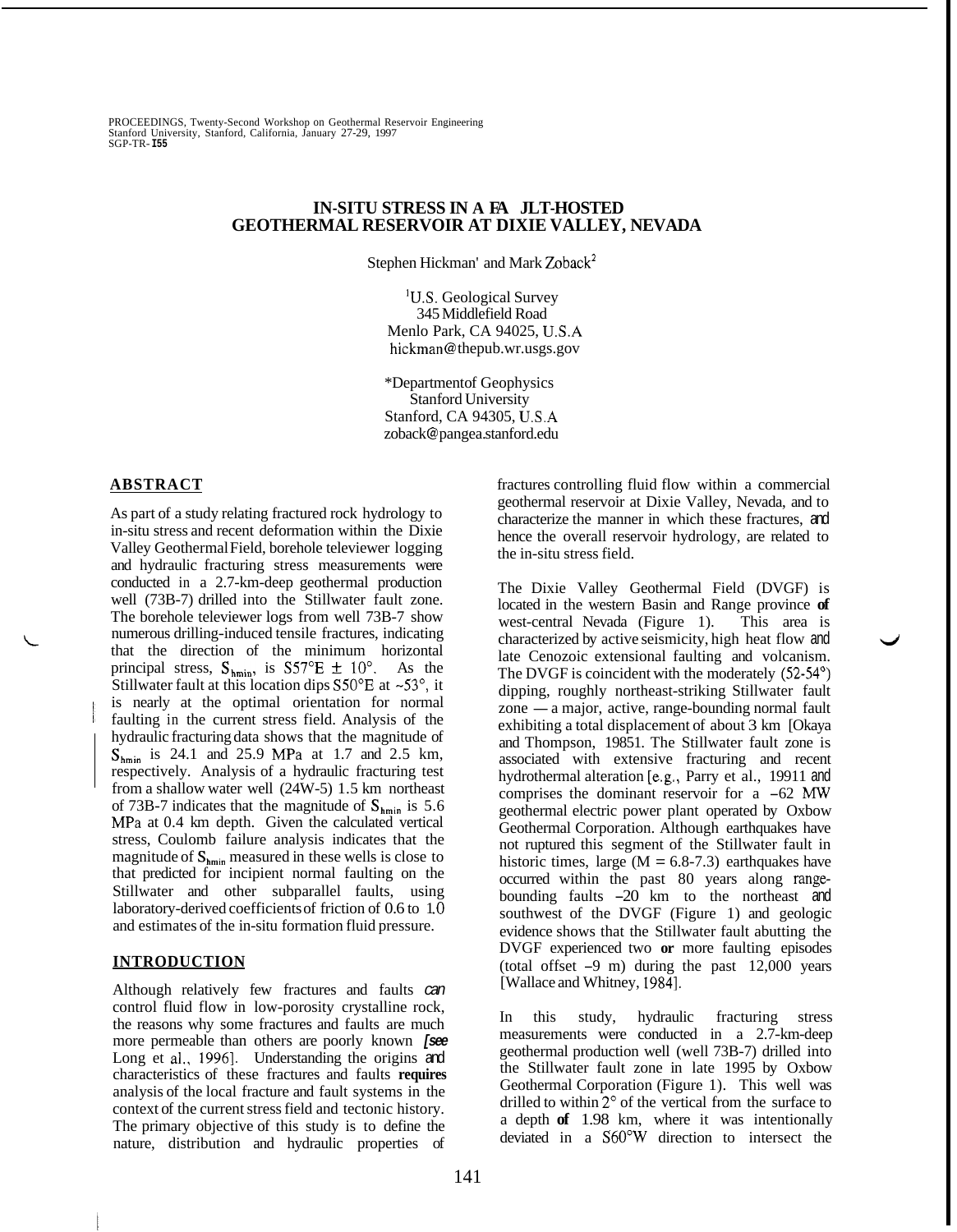

Geothermal Field (shaded area) and wells 73B-7 and 24W-5. Surface ruptures of the 1915 and 1954 normal faulting earthquakes are shown as heavy lines  $(M = 7.3 \text{ and } 6.8, \text{ respectively).}$  The southeastdipping Stillwater fault zone, which was intersected by well 73B-7 at about 2.7 km depth, forms the eastern boundary of the Stillwater Range. Also shown is the location of a surface outcrop of the Stillwater fault zone at the "Mirrors".

I

li

1

L

Stillwater fault zone. We also acquired borehole televiewer, spinner flowmeter and high-resolution temperature logs from this well. Interpretation of these logs for fracture orientation, permeability and permeability anisotropy is discussed by Barton et a]. [this issue]. Below, results are presented from the hydraulic fracturing tests in well 73B-7 together with stress directions inferred from observations of <sup>~</sup>borehole wall tensile failure. Results are also presented from a hydraulic fracturing stress measurement conducted in January 1997 in a  $\sim 0.6$ km-deep water well (well 24W-5) located approximately 1.5 km northeast of well 73B-7 (Figure 1).

The ultimate objective of these investigations is to obtain a comprehensive suite of thermal, hydrologic and stress data from widely spaced wells within and adjacent to the DVGF. By comparing and contrasting data from both productive and non-productive wells, it should be possible to determine if a relationship exists between the contemporary in-situ stress field and reservoir productivity. These data should allow one to determine if it is possible to predict which faults or fault segments are likely **to** be hydraulically conductive in a given stress field, and to provide input on decisions related to redrilling of wells or



Figure 2: Surface pressure and flowrate records from the hydraulic fracturing test conducted at 1663-1690 m depth in well 73B-7. Pressures were also recorded during each test using a downhole temperaturecompensated quartz pressure transducer suspended a few meters above the test interval.

abandonment **of** an area or prospect. At some future date it is hoped these methods can be used to locate and engineer future production and injection wells and to design enhanced recovery programs (e.g., massive hydraulic fracturing) for less-than-commercial wells within existing geothermal reservoirs.

### **METHOD**

The hydraulic fracturing technique and the interpretation methods used at Dixie Valley **are**  described in detail elsewhere [Hickman and Zoback, 19831. Although hydraulic fracturing tests are typically conducted in short (1- to 3-m-long) intervals of open hole using inflatable rubber packers, high borehole temperatures precluded the use **of**  packers in well 73B-7. Instead, following cementation and pressure testing of the casing at two different depths in this well, 15- to 30-m-long pilot holes were drilled out the bottom of the well and the entire casing string was pressurized to induce a hydraulic fracture in the uncased pilot hole. Repeated pressurization cycles were then employed to extend this fracture away from the borehole. Pressures and flowrates were measured at the surface. In addition, a high-accuracy , temperature compensated **quartz**  pressure gauge was suspended about 10 m above the test interval to provide a continuous record of downhole pressure during each test. The magnitude of the least horizontal principal stress,  $S_{hmin}$ , was determined from the instantaneous shut-in pressure (ISIP), or the pressure at which the pressure-time curve departs from an initial linear pressure drop immediately after the pump is turned off and the well is shut in (Figure 2). Furthermore, downhole pumping pressures measured during a stepwise change in **flow** rate in the last pumping cycle of each test were used to detect changes in the apparent permeability of the test interval resulting from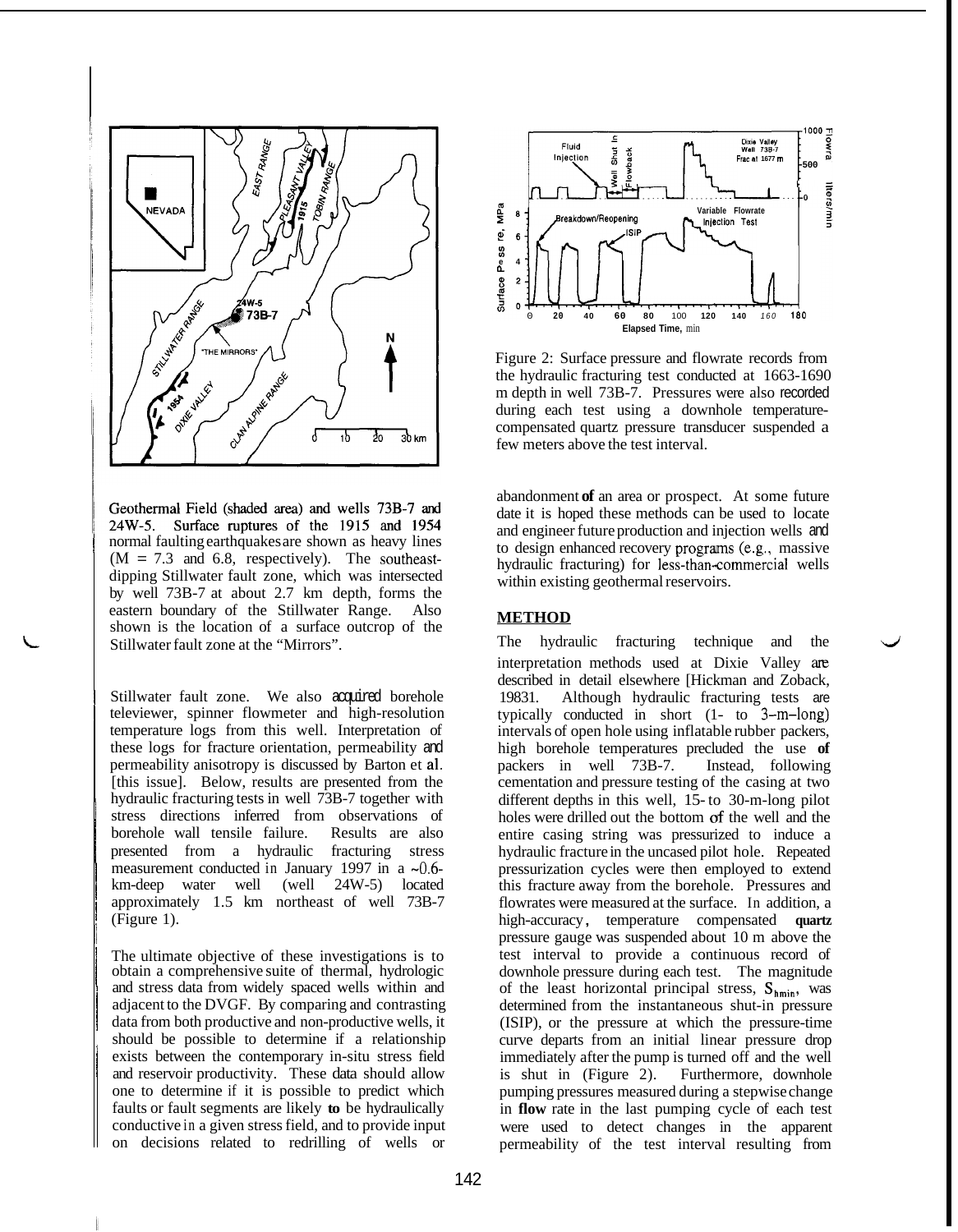

 $\blacksquare$ [Figure](#page--1-0) 3. Magnitude of the least horizontal principal stress,  $S_{hmin}$ , from the two deep hydraulic fracturing tests in well 73B-7 and a shallow test in well 24W-5. Also shown are upper bounds on the magnitude of the greatest horizontal principal stress, S<sub>Hmax</sub>, based upon the absence of stress-induced borehole breakouts 1 in well 73B-7. The vertical stress, **S,,** and the pore fluid pressure,  $P_n$ , were calculated for the appropriate densities. The dashed lines indicate the range of  $S_{hmin}$ at which incipient normal faulting would be expected on optimally oriented faults for coefficients of friction of 0.6 to 1.0.

> closure of the hydraulic fracture close to the borehole. The pressure at which this change occurred provided an additional constraint on the magnitude of  $S_{\text{hmin}}$  that agreed closely with the value determined from the minimum **ISIP** recorded during each test.

> In a hydraulic fracturing test the magnitude of the maximum horizontal principal stress, S<sub>Hmax</sub>, is typically determined utilizing a fracture initiation, or breakdown, criteria derived for fractures initiating in intact rock at the optimal orientation for tensile failure (i.e., pure Mode I). In well 73B-7, however, borehole televiewer logs [see Barton et al., this issue] conducted before and after the hydraulic fracturing tests showed that the tested intervals contained numerous pre-existing fractures at a variety of orientations. Thus, it was not possible to directly measure the magnitude of  $S_{Hmax}$  during these tests. However, following Moos and Zoback [1990], upper bounds to the magnitude of S<sub>Hmax</sub> were obtained using estimates **of** the compressive strength of rock types encountered in this well [from Lockner 1995]

and the absence of borehole breakouts in the borehole televiewer logs from this well.

The vertical (overburden) stress, **S,,** was calculated using geophysical density logs conducted in nearby wells in conjunction with rock densities measured on hand samples obtained from surface outcrops at Dixie Valley [Okaya and Thompson, 1985].

### **RESULTS AND DISCUSSION**

Two hydraulic fracturing tests were conducted in well 1 wo nydraulic fracturing tests were conducted in well<br>73B-7, covering the depth intervals from 1663–1690  $/3B<sub>-</sub>$ , covering the depth intervals from  $1663-1690$  m and  $2439-2455$  m. The shallowest test was conducted across the transition from the alluvial valley fill to the underlying tuffs, whereas the deepest test was conducted in the gabbro and anorthosite lopolith, about 150 m above the shallowest geothermal production zone encountered in this well. Analysis of these **data** shows that the magnitude of  $S_{\text{hmin}}$  is 24.1  $\pm$  0.6 and 25.9  $\pm$  0.5 MPa at 1.68 and 2.45 km, respectively (Figure 3). The observation that the magnitude of **SHmax,** as derived from the breakout analysis described above, is less than **S,**  indicates a normal faulting stress regime. The procedure for the shallow hydraulic fracturing test in well 24W-5 was similar to that used in 73B-7, with the exception that a drill-pipe-deployed packer was employed to isolate the open-hole interval (i.e., from 400-550 m) from the casing during pressurization and to identify the depth of the induced hydraulic fracture. This test indicates that the magnitude of  $S_{hmin}$  at a depth of 412 m is  $5.6 \pm 0.5$  MPa (Figure 3). a spinner log was run during the final cycle of the test

Information on stress orientations was provided by the borehole televiewer log from well 73B-7. These televiewer images show numerous long, subvertical, undulatory cracks that are roughly parallel to the borehole and occur on diametrically opposed sides of the hole. As discussed by Moos and Zoback [1990], these cracks result from the superposition of a tensional circumferential thermal stress induced by circulation of relatively cold drilling fluids and the concentration of ambient  $(i.e., *tectonic*)$  stresses at the borehole wall. **As** these tensile cracks should form along the azimuth of maximum applied compressive stress, they indicate that the direction of  $S_{Hmax}$  in this well is  $N33^{\circ}E \pm 10^{\circ}$  (Figure 4). The corresponding  $S_{hmin}$  direction is nearly perpendicular to the local strike **of** the Stillwater fault (Figure *5)*  and is in very good agreement with other stressdirection indicators in the western Basin and Range [Zoback, 19891.

In conducting this analysis, only those tensile fractures from the vertical portion of well 73B-7 were used  $(i.e., above 2 km in Figure 4)$ . This approach was adopted for two reasons. First, the orientations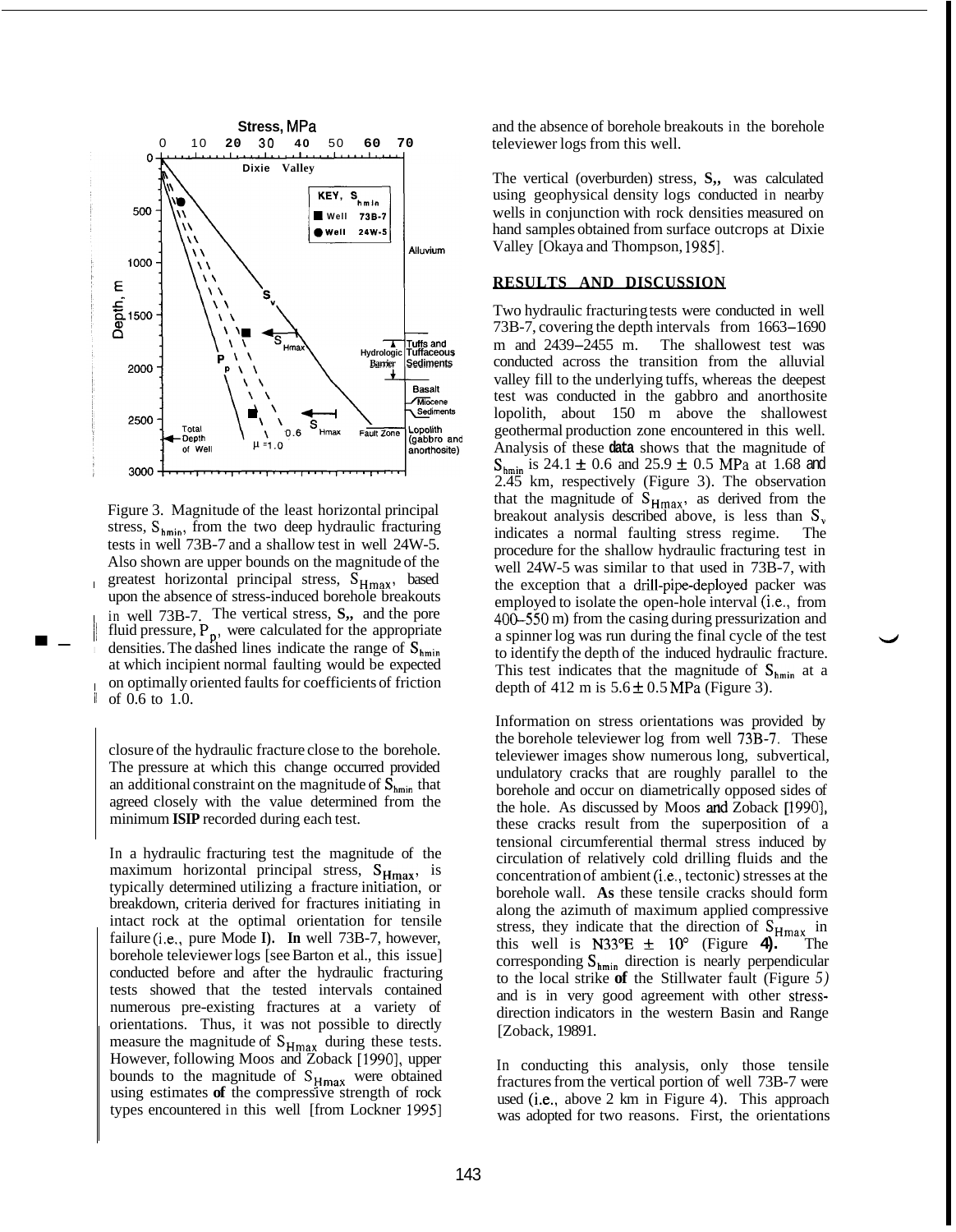

Figure 4. Azimuth of borehole wall tensile cracks observed in the borehole televiewer log from well 73B-7. **As** described in the text, tensile cracks from the portion of the borehole that was within 2" of vertical (see range of deviations along right-hand margin) were **used** to determine that the azimuth of the maximum horizontal compressive stress,  $S_{Hmax}$ , at this site is N 33"  $E \pm 10^{\circ}$ .

of tensile fractures at greater depths were observed to change by several tens of degrees over short depth intervals (e.g., at 2505 m in Figure 4). As discussed by Barton and Zoback [1994], these rotations suggest localized perturbations to the regional stress field, perhaps due to slip on nearby permeable faults and fractures associated with the Stillwater fault zone [see Barton et al., this volume]. Second, depending upon relative magnitudes of the two horizontal principal stresses, the large deviation of the borehole from the vertical below  $2 \text{ km}$  could lead to significant differences between the azimuth of tensile cracks  $\boldsymbol{\alpha}$ the borehole wall and the far-field S<sub>Hmax</sub> direction [e.g., Peska and Zoback, 19951.

Since the  $S_{hmin}$  azimuth determined in this well indicates that the Stillwater fault is nearly at the **optimal orientation** for normal faulting, the stress magnitudes from the hydraulic fracturing tests can be analyzed in terms of the potential for slip on this and other (subparallel) faults. In accordance with the **Coulomb** failure criterion, frictional sliding will **decur** on optimally oriented faults at a critical ratio of the maximum and minimum effective principal stresses (*i.e.*, the principal stresses minus the pore essure). If these planes have zero cohesion, then in normal faulting regime sliding would occur at a



[Figure](#page--1-0) 5. Same as Figure 1, but showing the orientation of the least horizontal principal stres  $S_{\text{hmin}}$ , as determined from tensile cracks in well 73B (outward-pointing arrows).

critical magnitude of  $S_{hmin}$ , given by [Jaeger a] **Cook,** 1976, [pp. 97,](#page--1-0) 2231:

$$
S_{\text{hmin crit}} = (S_{\text{v}} - P_{\text{p}}) / [( \mu^2 + 1)^{1/2} + \mu ]^2 + P_{\text{p}} \quad (1)
$$

where  $P_p$  is the pore fluid pressure and  $\mu$  is the coefficient of friction **of** preexisting faults. We assume here that  $\mu$  ranges from 0.6 to 1.0, in accord with laboratory sliding experiments [after Byerlee, 19781. Estimates of undisturbed (i.e., pre-production) formation fluid pressure were obtained assuming that **P,** was in hydrostatic equilibrium with the water table at 152 m depth by integrating water density as a function of pressure and temperature (from Keenan *et al.,* 1978), as appropriate to ambient geothermal conditions, and including a small correction for total dissolved solids. Pressure logs conducted in deep  $(\leq)$ 2.7 km) wells drilled into the Stillwater fault zone and adjacent rocks prior to large-scale geothermal production about **10** years ago indicate that this  $P_p$  is accurate to within  $0.5$  MPa for units penetrated by well 73B-7, at least below about 200-300 meters. Since that time, however, geothermal production has drawn the water table in aquifers deeper than about 2 km (i.e., beneath the hypothesized hydrologic barrier shown in Figure 3) down from its original level of 152 m to a depth of about 600 m.

Using equation (1), the range of  $S_{hmin}$  magnitudes at which normal faulting would be expected can be calculated given the calculated vertical stress (Figure 3). This analysis indicates that  $S_{\text{bmin}}$  at 0.4 and 1.7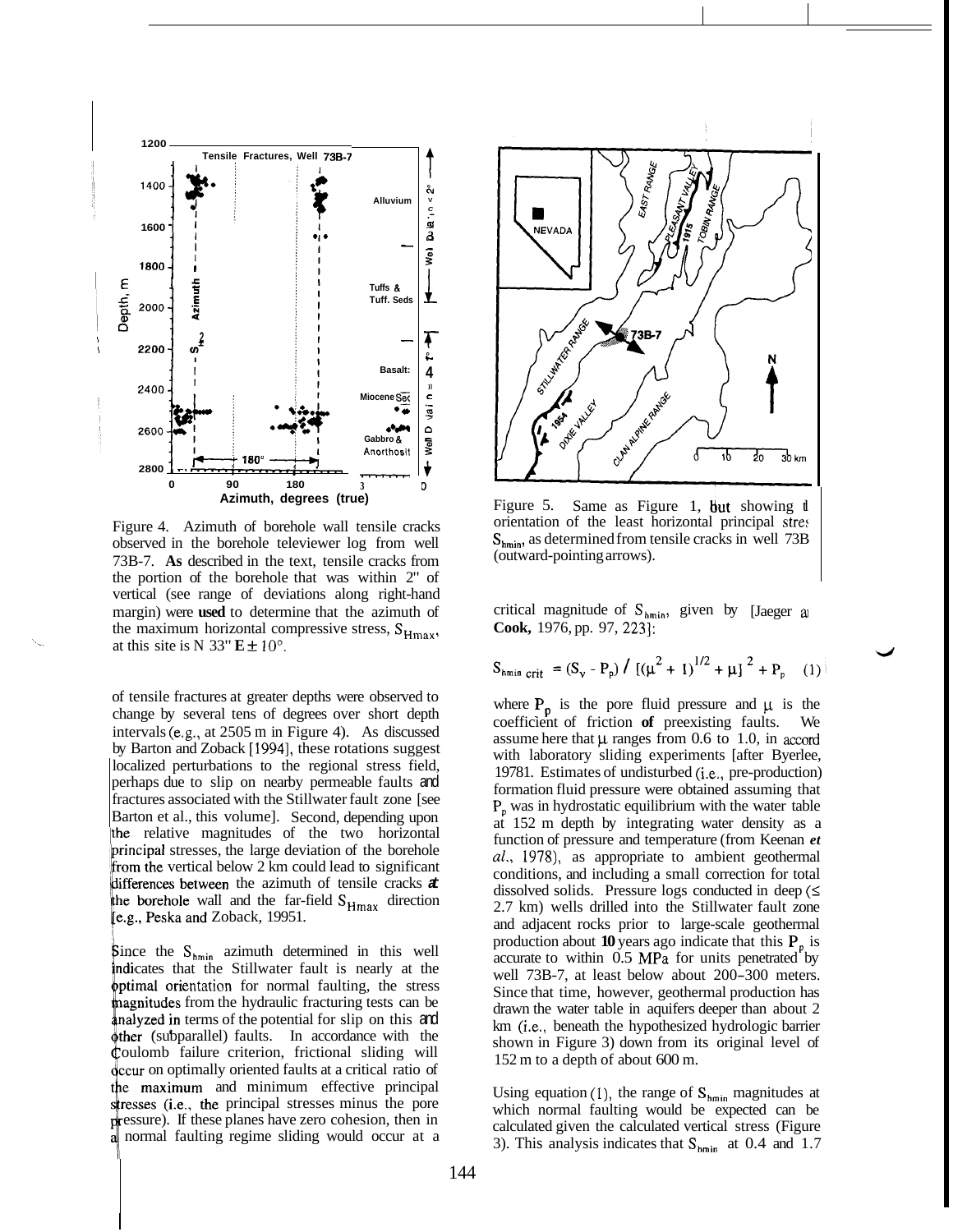km is close to that predicted by frictional faulting theory for incipient normal faulting on the Stillwater fault, using laboratory-derived coefficients of friction and estimates of the in-situ pore pressure that existed prior to reservoir production. The magnitude of  $S_{\text{hmin}}$ at 2.4 km, however, is somewhat lower than expected based upon this simple failure model. This reduction in the magnitude of **Shmin** at depth might be a consequence of geothermal production, perhaps through a combination of poroelastic effects associated with a decrease in reservoir pressure (e.g., Segall *et al.,* 1994) and thermal stresses due to heat extraction, coupled with an increase in fault strength due to decreased fluid pressure. Alternatively, the larger differential stress  $(S, -S_{\text{hmin}})$  indicated at 2.4 km depth may suggest that solution-transport processes such as crack healing, crack sealing and cementation have acted to generate slight cohesive strength along the Stillwater fault at depth. This inference is in general accord with surface observations of mineral deposition and crack healing associated with the Stillwater fault zone [e.g., Parry et al., 1991; Seront *et al.,* 19971. It is important to note, however, that laboratory tests conducted on samples from the core of the Stillwater fault zone recovered from a nearby surface outcrop (the "Mirrors", see Figure 1) indicate strengths comparable to those predicted by Byerlee's Law [Seront *et al.,*  19971.

Analysis of hydraulic fracturing stress measurements at the Nevada Test Site in the southern Basin and Range similarly indicate incipient normal faulting, with sub-hydrostatic fluid pressures and coefficients of friction of 0.6-1.0 [Stock et al., 19851. In contrast to well 73B-7, however, the magnitude of  $S_{\text{hmin}}$  at the Nevada Test Site, at least at shallow depths (0.5-1.5 km), was found to be less than the fluid pressure in the borehole when it was filled to the surface, resulting in serious lost circulation problems during drilling [Stock et al., 1985]. In-situ stress measurements at both sites, however, indicate that slip along nearby active normal faults occurs at high measurements at both sites, however, indicate that<br>slip along nearby active normal faults occurs at high<br>levels **of** resolved shear stress - in **accord** with<br>"trans fault", models derived from simple "strong-fault'' models derived from simple interpretations of laboratory experiments. This is in marked contrast to stress field indicators and heat-flow measurements indicating that the San *Andreas* fault, and perhaps many other plate-boundary faults as well, is quite weak and sliding at low levels of resolved shear stress [e.g., Lachenbruch and Sass, 1980; Zoback et al., 1987; see review by Hickman, 19911.

Although the causes for the relative weakness of the San *Andreas* fault are unknown, numerous possibilities have been suggested - including intrinsically low coefficients of friction, elevated fluid pressures, transient weakening associated with earthquake rupture propagation, and solution-transport deformation (e.g., pressure solution). In this regard, it is noteworthy that this segment of the Stillwater fault appears capable of producing large-magnitude earthquakes and, based upon microstructural studies *of*  exhumed fault rocks at the Mirrors locality (Figure 1), may deform in the interseismic period through a pressure-solution-type mechanism even at relatively shallow depths (i.e.,  $\lt$  2 km and  $\lt$  270° C; Power and Tullis, 1989). **If** these inferences are correct, then the observation that the Stillwater behaves as a "strong" fault suggests that neither the dynamics *of*  earthquake rupture propagation nor pressure solution necessarily lead to weak-fault behavior at mid- to upper-crustal conditions.

# **SUMMARY**

Hydraulic fracturing stress measurements and observations of borehole wall tensile failure to -3 km depth in Dixie Valley wells 73B-7 and 24W-5 indicate that in-situ stresses are of the appropriate magnitude and orientation for frictional failure (i.e., normal faulting) on the Stillwater and nearby sub-parallel faults. The determined magnitude **of** the least horizontal principal stress,  $S_{hmin}$ , is in accord with simple frictional faulting theory for a "strong" fault - i.e., assuming laboratory-derived coefficients of friction of 0.6-1.0 and hydrostatic fluid pressures. The magnitude of  $S_{hmin}$  measured near the bottom of well 73B-7, however, departs somewhat from a failure law assuming slip on pre-existing cohesionless faults, suggesting that hydrothermal processes might have acted to restrengthen the Stillwater and associated faults at depth since the last major slip episode. This information is important for developing a conceptual model for tectonic controls on permeability and permeability anisotropy in the Dixie Valley Geothermal Field. Results from this project may also be important in understanding the coupling between fluid flow and faulting in other fault-hosted geothermal reservoirs.

# **REFERENCES**

Barton, C.A. and M.D. Zoback (1994), ":Stress Perturbations Associated with Active Faults Penetrated by Boreholes: Possible Evidence for Near-Complete Stress Drop and a New Technique for Stress Magnitude Measurements", *Journal* of *Geophysical Research,* **99,** 9373-9390.

Byerlee, **J.** (1978), "Friction of Rocks", Pure and Applied Geophysics., **116,** 615-626.

Hickman, S.H., and M.D. Zoback (1983), 'The Interpretation of Hydraulic Fracturing Pressure-time Data for In-situ Stress Determination", in Hydraulic Fracturing Measurements, M.D. Zoback and B.C. Haimson (eds.), National Academy Press, Washington, D.C., 44-54.